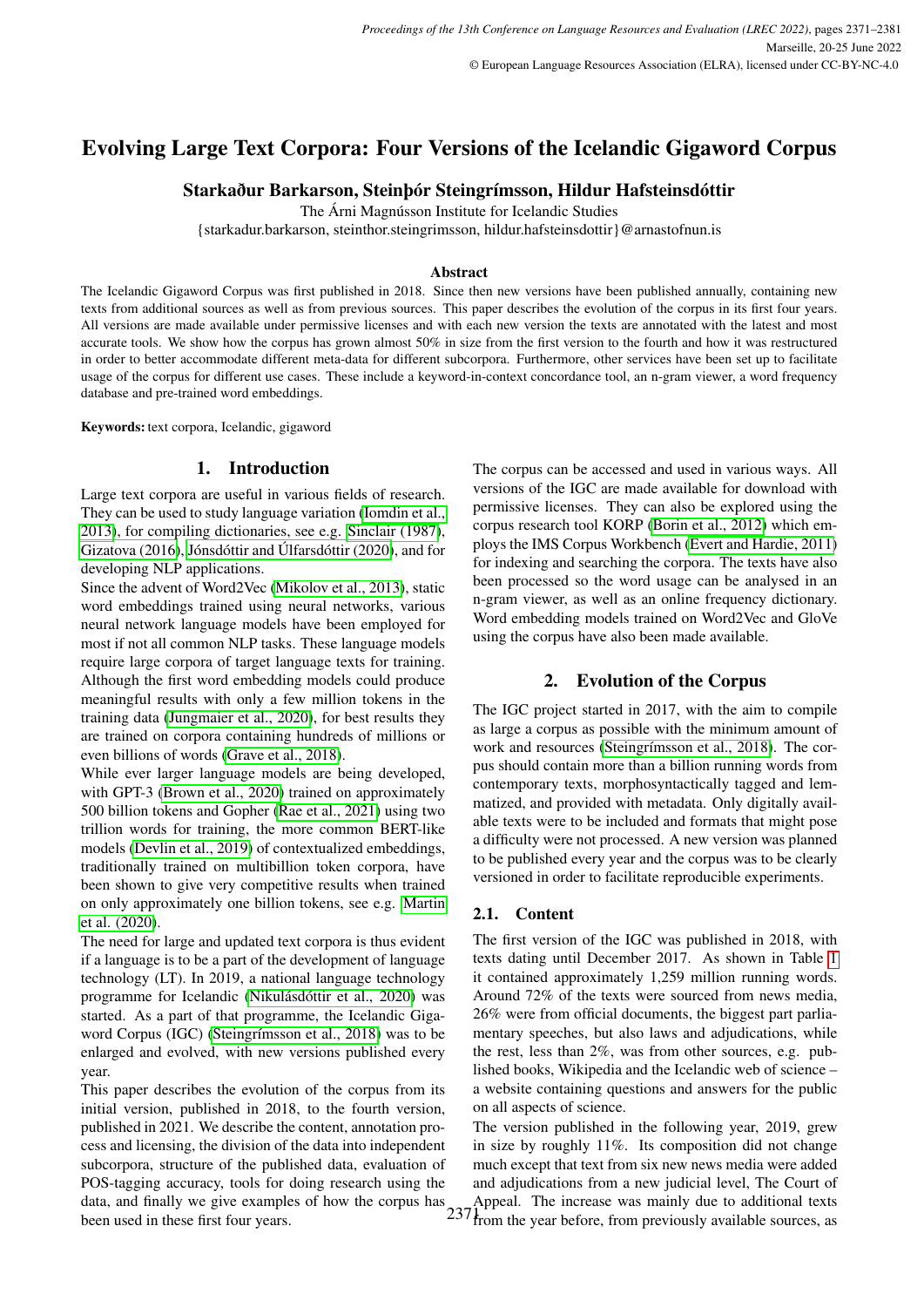|            | Year of     | Words | Number of |                   |                  | <b>MIM-GOLD</b> |
|------------|-------------|-------|-----------|-------------------|------------------|-----------------|
| Version    | publication | (M)   | sources   | POS-tagger        | <b>Tokenizer</b> | <b>Tagset</b>   |
| $IGC-2017$ | 2018        | .259  | 54        | IceStagger        | <b>IceNLP</b>    | v. 1.0          |
| $IGC-2018$ | 2019        | .394  | 60        | <b>IceStagger</b> | <b>IceNLP</b>    | v. 1.0          |
| $IGC-2020$ | 2020        | 1.532 | 73        | ABLTagger 0.9     | Tokenizer        | v. 2.0          |
| $IGC-2021$ | 2021        | .880  | 108       | ABLTagger 2.0.4   | Tokenizer        | v. 2.0          |

<span id="page-1-0"></span>Table 1: The number of running words (millions) and sources in the four published versions of the IGC, as well as information on annotation tools and tagset. There is no version with the suffix 2019 due to a change in naming conventions. The first two versions refer to the year of the most recent texts, but since then the year of publication has been used.

well as better scraping techniques adding some new text from earlier years.

In 2020, twelve news media sources were added, mostly from smaller publications. The increase in number of words was around 10%.

With the publication of the 2021 version, which contains approximately 1,880 million running words, an increase of 22%, it was decided to diversify the corpus, add text from new domains (social media, scientific journals, and resolutions and bills from the parliament) and try to increase the ratio of smaller domains (books). In order to do that the rule of working only with digitally available texts and exclude formats that might pose difficulty had to be abandoned. With these changes it was also decided to restructure the corpus and split it into eight subcorpora (see Section [3\)](#page-1-1).

#### 2.2. Annotation

The annotation phase consists of sentence segmentation, tokenization, morphosyntactic tagging and lemmatization.

The two first versions were tokenized with the IceNLP package [\(Loftsson and Rögnvaldsson, 2007\)](#page-7-9) but the latest two with Tokenizer<sup>[1](#page-1-2)</sup>. A manual inspection of their output gave reason to choose the latter over the IceNLP tokenizer. IceStagger [\(Loftsson and Östling, 2013\)](#page-7-10), which was used to tag the first two versions of the IGC, was trained on two gold standards combined, MIM-GOLD 1.0 (Loftsson et al., 2018) and IFD 2018.10 (Helgadóttir, 2018), and augmented with data from DMII [\(Bjarnadóttir, 2012\)](#page-6-6). Its accuracy, when tested on the gold standards, is 93,71% [\(Barkarson,](#page-6-7) [2017\)](#page-6-7). Since the 2020 version, the corpus has been tagged with different versions of ABLTagger [\(Steingrímsson et al.,](#page-7-11) [2019\)](#page-7-11), IGC-2020 with version 0.9 (95.15% reported accuracy) and IGC-2021 with version 2.0.4 (95.78% reported accuracy). ABLTagger was trained with a new version of the two gold standards: IFD 2020.05 (Helgadóttir et al., 2020) and MIM-GOLD 20.05 (Barkarson et al., 2020a). These new versions use a slightly different tagset and have undergone manual correction from the previous version. The tagset contains about 700 possible tags of which 538 appear in  $IGC<sup>2</sup>$  $IGC<sup>2</sup>$  $IGC<sup>2</sup>$ .

All the versions of the IGC were lemmatized using Nefnir [\(Ingólfsdóttir et al., 2019\)](#page-7-12) which is reported to obtain an accuracy of 99.55% when tokenizing correctly tagged text.

In the 2021 version, anonymization of names was carried out for adjudications by using named entity recognition fea-tures of GreynirSeq<sup>[3](#page-1-4)</sup> to find names of people, and replace the names with a string that indicates the gender and case of the name.

# 2.3. Permission Clearance and Licensing

One of the design considerations for the IGC was to make the corpus available with a permissive license, such as a Creative Commons license<sup>[4](#page-1-5)</sup>. However, Creative Commons licensing is not widely known in Iceland and some text providers were hesitant to agree to such an open licence, so eventually it was necessary to use a more restricted license for some of the news texts and for published books. The licence selected was the one developed for the Tagged Icelandic Corpus (MIM) [\(Helgadóttir et al., 2012\)](#page-6-8), released in 2013. Both licenses allow use of the data for all research and language modelling.

As of the third version of the IGC, the MIM-licence has not been used for any new data sources except for published books. All new providers of news media have shared their data under CC BY 4.0 and some providers who chose to use the MIM licence previously have agreed to allow their data to be published under CC BY 4.0.

For some corpora the original texts were divided into smaller parts and shuffled for copyright compliance.

# <span id="page-1-1"></span>3. Icelandic Gigaword Corpus Divided into Eight Corpora

The fourth version of the IGC is in many respects different from the previous versions. At the same time as an effort was made to reduce the bias towards news and public data, by adding new sources, the corpus was divided into eight individual corpora. The biggest challenge was to find a format for the eight corpora that would be uniform, but at the same time allow for diversity in terms of metadata and the structure of the data.

We begin by describing the subcorpora and then describe their structure and format.

### 3.1. Description of the Eight Constituents of the IGC

<span id="page-1-5"></span><span id="page-1-4"></span>As shown in Table [2](#page-2-0) the corpus is still heavily biased towards texts from news media (64.38%) and public texts (16.50%). The addition of texts from books and journals

<span id="page-1-2"></span><sup>1</sup><https://pypi.org/project/tokenizer/>

<sup>20.05</sup> package.

<span id="page-1-3"></span><sup>&</sup>lt;sup>2</sup>Description of the tagset can be found in the MIM-GOLD  $2372$ <sup>3</sup><https://github.com/mideind/GreynirSeq> <sup>4</sup><https://creativecommons.org/>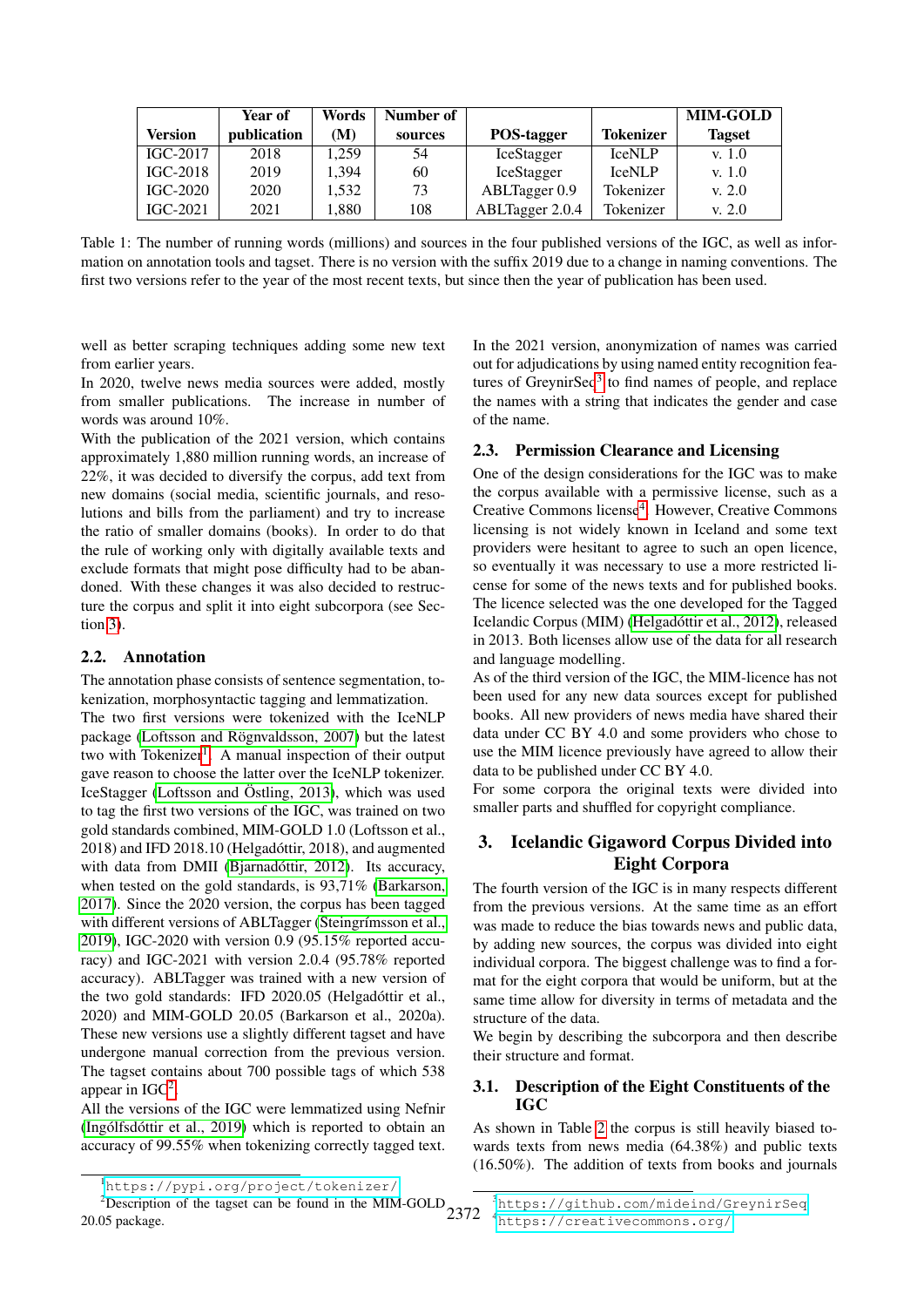|               | <b>IGC-2017</b> |        | <b>IGC-2018</b> |                 | <b>IGC-2020</b> |                 | <b>IGC-2021</b> |              |
|---------------|-----------------|--------|-----------------|-----------------|-----------------|-----------------|-----------------|--------------|
| Subcorpora    | Words           | Ratio  | Words           | Ratio           | Words           | Ratio           | Words           | <b>Ratio</b> |
|               |                 | $(\%)$ |                 | $\mathscr{G}_o$ |                 | $\mathscr{G}_o$ |                 | $(\%)$       |
| <b>News</b>   | 901,002,839     | 71.56  | 1,022,626,345   | 73.34           | 1,146,169,569   | 74.83           | 1,209,940,022   | 64.35        |
| Social Media  | 11,886,951      | 0.94   | 11,998,988      | 0.86            | 12,073,300      | 0.79            | 319,959,250     | 17.02        |
| Parliamentary | 210,490,367     | 16.72  | 215,280,201     | 15.44           | 220,798,376     | 14.41           | 222,531,059     | 11.84        |
| Adjudications | 92,702,603      | 7.36   | 100,345,365     | 7.20            | 106, 145, 637   | 6.93            | 56, 595, 797    | 3.01         |
| Laws          | 27,079,422      | 2.15   | 27,256,120      | 1.95            | 27,346,134      | 1.79            | 40,612,997      | 2.16         |
| Journals      | 4,617,751       | 0.37   | 4,885,110       | 0.35            | 5,068,581       | 0.33            | 17,211,891      | 0.92         |
| <b>Books</b>  | 5,199,934       | 0.41   | 5,252,601       | 0.38            | 5,201,312       | 0.34            | 13,340,865      | 0.71         |
| Wikipedia     | 6,174,619       | 0.49   | 6,787,384       | 0.49            | 8,963,253       | 0.59            |                 | $\theta$     |

<span id="page-2-0"></span>Table 2: The size and ratio of each of the four published versions of the IGC.

did not do much to change that - they are still the smallest subcorpora, both with under 1% of the total of the IGC but newly added texts from the social media have changed the ratio a lot since texts from news media and the public domain now only add up to 81% instead of 98% before. Data from Wikipedia, which has been part of the IGC from the start, was not included in IGC-2021 but will be part of a new corpus with encyclopedic data for the next version.

While the IGC contains some older texts the IGC can be considered a corpus of contemporary texts. Almost 73% of IGC-2021 are texts from 2000 and later, 6.5% are from before 1980, and only 0.003% from before 1900. The dates for each constituent of the IGC can be found in Table [3,](#page-4-0) along with other key information.

#### 3.1.1. IGC-News

Two of the constituent corpora contain text from news media, dating from February 1998 to the end of year 2020. IGC-News1 (Barkarson and Steingrímsson, 2021a) contains texts with CC-BY licence and IGC-News2 (Barkarson and Steingrímsson, 2021b) contains texts with restricted licence (MIM). Each corpus contains several subcorpora since texts from each media is saved as a unique corpus. Some of the news sites we collect data from publish news in English and Polish as well as Icelandic. They are a very small part of the published data and were not filtered out before the 2021 version was published. From that version on we automatically check the language of all texts and filter out texts that are not in Icelandic.

#### 3.1.2. IGC-Social

IGC-Social (Barkarson et al., 2021a) contains three subcorpora.

*Forums:* IGC-Social-Forums contains text from two online forums, each stored as an individual subcorpus. The texts from each month were grouped together and the sentences within each month reshuffled. While this presents a disadvantage for certain types of research, e.g. discourse analysis, this removes copyrights issues and all information about authors.

*Blogs:* IGC-Social-Blogs is divided in three parts, one for each blog site included. These were already incorporated in the previous versions of the IGC.

The tweets were grouped by month and no information  $2373$   $\frac{5}{3}$   $\frac{1}{3}$   $\frac{1}{3}$   $\frac{1}{3}$  is *Tweets:* IGC-Social-Tweets contains tweets in Icelandic.

about users nor exact dates are included. Due to Twitter's licensing resrictions, the files have been "dehydrated", in other words all texts have been removed but information about tweet IDs and POS-tags are still present so users can rehydrate the corpus (insert the text again) by using Twitters API. We distribute the corpus with necessary data and tools to do so in a simple way.

# 3.1.3. IGC-Parla

IGC-Parla (Barkarson and Steingrímsson, 2021c) contains all parliamentary speeches available on the Althingi web-site in edited format<sup>[5](#page-2-1)</sup>. The oldest speech is from 1911 but the data is quite sparse until the year 1923. The vast majority of speeches given from the mid-20th century until the end of 2020 are included in the corpus.

## 3.1.4. IGC-Laws

IGC-Laws (Steingrímsson and Barkarson, 2021) contains three subcorpora. All the data is sourced from the Althingi website.

*Proposals and resolutions:* IGC-Laws-Proposals contains proposals and resolutions submitted to Alþingi, dating from November 1988.

*Bills:* IGC-Laws-Bills contains explanatory reports and observations that are attached to bills that have been submitted to Althingi since October 1988.

*Laws:* IGC-Laws-Laws contains current Icelandic law as of the date the corpus is published.

#### 3.1.5. IGC-Adjud

IGC-Adjud (Steingrímsson and Barkarson, 2021) contains three subcorpora, one for each judicial level: the district courts, the Court of appeal and the Supreme Court. As shown in Table [2](#page-2-0) the content of IGC-Adjud shrunk in size since former versions as references in the documents from the supreme court to documents from the district courts were omitted to avoid duplication.

#### 3.1.6. IGC-Books

The first version of the IGC contained texts from 114 books by authors who had given permission for the usage of their books for a previous corpus project [\(Helgadóttir et al.,](#page-6-8) [2012\)](#page-6-8). For the 2021 version, a lot of effort was put into obtaining permissions from publishers and authors, to gather

<span id="page-2-1"></span>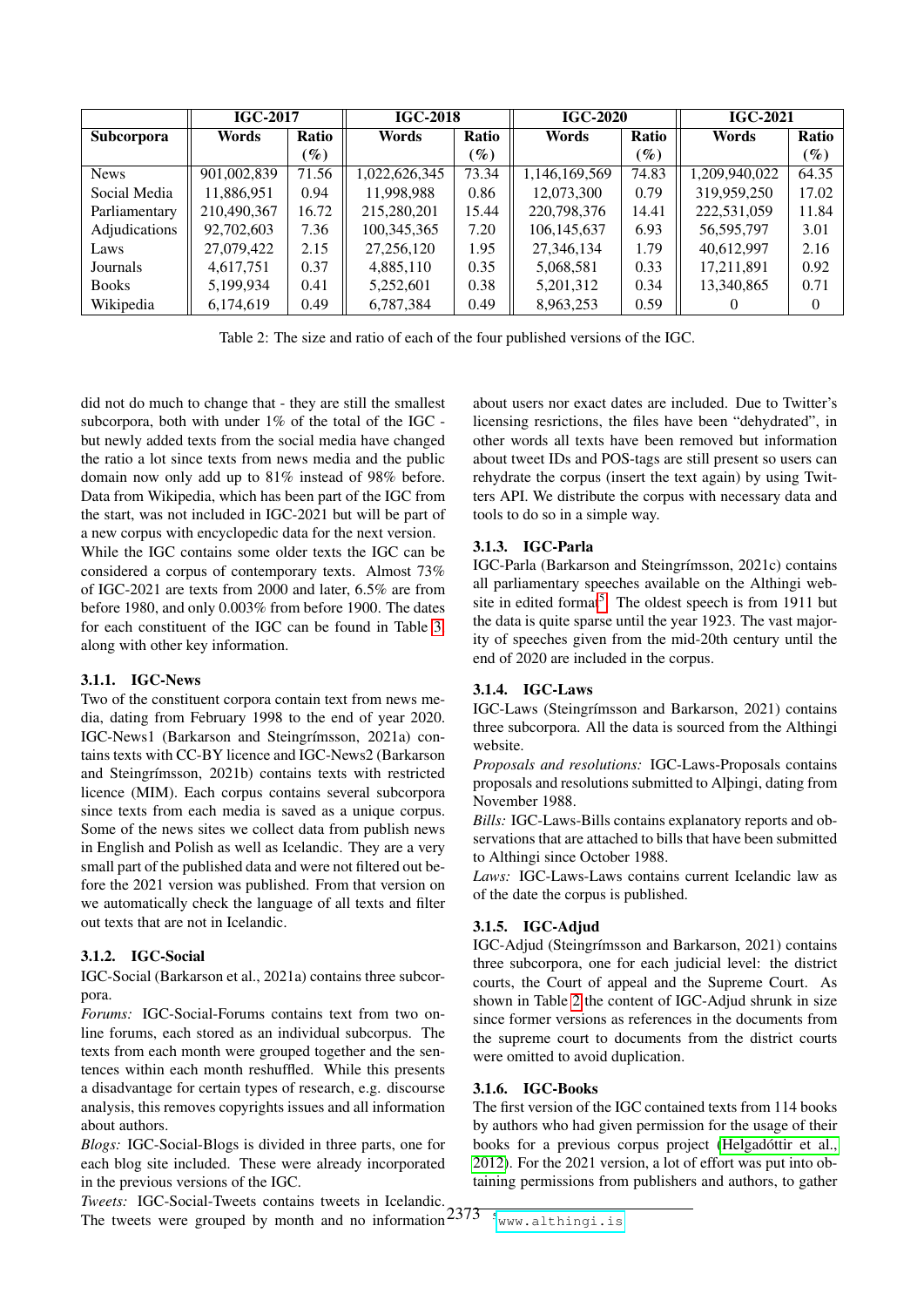

<span id="page-3-1"></span>Figure 1: The structure of a typical constituent of the IGC. The root is a teiCorpus element (level 1) which contains a teiHeader element with general information about the corpus. This corpus has two or more subcorpora, (level 2) which are located in another teiCorpus elements. Each subcorpus contains a teiHeader element with metadata, specifically for that subcorpus, and several TEI elements containing the metadata and the text of one specific text (article, book, etc.). Each TeiCorpus and TEI element is located in an individual file which is referred to from the parent element, to avoid having too large files.

more texts from published books and extract the texts from PDF and desktop publishing documents. This proved to be a slow and not so rewarding process. IGC-Books (Barkarson et al., 2021c) contains texts from 351 books, published from 1968 to 2020. In order to adhere to publisher's requests, texts were split into parts that did not include more than 500 words and reordered in a random way. Paragraphs were not dismantled unless they contain more than 500 words. If a text contained less than 5000 words, sentences of each paragraph were also rearranged.

#### 3.1.7. IGC-Journals

IGC-Journals (Barkarson et al., 2021b) contains articles from scientific and scholarly journals, as well as texts from websites containing scientific or scholarly articles, including those from the Icelandic web of science that were already present in the older versions of the ICC. As with the books, it was time consuming to obtain both permissions and the texts. The corpus contains texts from 14 printed journals and four websites. The sentences of each article were reshuffled.

## 3.2. Structure of the TEI-files

The first three versions of the IGC were published in two parts, depending on the licence of the texts. They were dis-tributed in a TEI-conformant XML format <sup>[6](#page-3-0)</sup>, but full advantage was not taken of the richness of the TEI-format. Although the corpus contained texts from different domains, and each domain was placed in a separate folder, the structure of the xml-files did not suggest any subcorpora. This resulted in poor meta-data for some categories and a lack of overall information about the texts. For IGC-2021 the structure of the TEI-files was changed thoroughly. Although the corpora differ both in terms of metadata and licence restrictions, all the corpora have the same overall structure, which is illustrated in Figure [1,](#page-3-1) and the XML files have a similar structure of both the teiHeader element and the text element. The text element of IGC-Parla deviate the most from the common structure but there we followed the Parla-CLARIN schema<sup>[7](#page-3-2)</sup>.

Each corpus is distributed in two variants: the first is the fully marked-up corpora, but with plain text, for those who want to have the text untokenized, while the second is identical to the first one, but with added linguistic annotations (POS-tags and lemmas) to the texts. Each corpus is nested in a teiCorpus element with a teiHeader that contains the metadata. If the corpus has no subcorpora (IGC-Parla, IGC-Books, IGC-Journals) then the teiHeader is followed by a TEI element for each text (article, book, bill, etc.). The TEI element also contains a teiHeader element with information about the text and text itself in the text element.

In most cases the corpora contain subcorpora. As an example, IGC-News has each media as one subcorpus and IGC-Laws is divided into bills, laws and proposals. In that case the structure is identical to the one illustrated in Figure [1](#page-3-1) where the teiHeader element of the root is followed by several teiCorpus elements that contain the subcorpora. It is not feasible to store a whole corpus in one file, since it would be far too big. For that reason, and to make it easier to access the subcorpora, each TeiCorpus and TEI element is located in an individual file which is referred to from the parent element. Since components of the TEI-element will always refer to the metadata contained by the closest parent, each xml-file, containing a teiCorpus element, can stand as an independent root-file.

<span id="page-3-0"></span><sup>6</sup><https://tei-c.org/Guidelines/P5/>

<span id="page-3-2"></span><sup>2374</sup> <sup>7</sup>[https://github.com/clarin-eric/](https://github.com/clarin-eric/parla-clarin) [parla-clarin](https://github.com/clarin-eric/parla-clarin)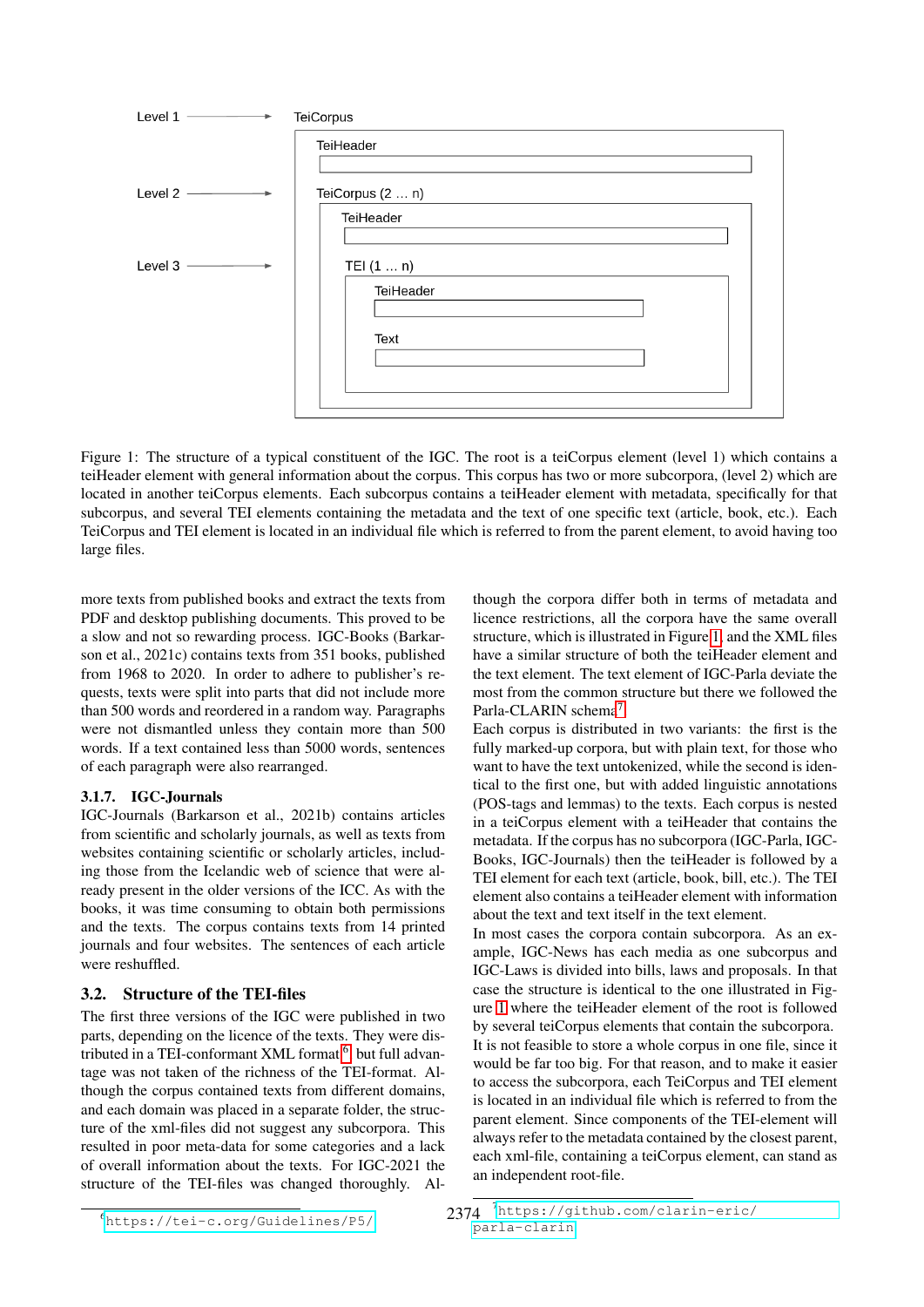| <b>Constituent Corpora of IGC 2021</b> |                           |                |            |             |              |                |  |  |
|----------------------------------------|---------------------------|----------------|------------|-------------|--------------|----------------|--|--|
| Corpus                                 | <b>Subcorpus</b>          | <b>Sources</b> | No. texts  | Words       | <b>Dates</b> | <b>Licence</b> |  |  |
| <b>IGC-News</b>                        |                           |                |            |             |              |                |  |  |
|                                        | IGC-News1                 | 24             | 16,561,21  | 354,459,688 | 2001-2020    | $CC$ BY 4.0    |  |  |
|                                        | IGC-News2                 | 24             | 3,077,992  | 855,480,334 | 1998-2020    | <b>MIM</b>     |  |  |
| <b>IGC-Social</b>                      |                           |                |            |             |              |                |  |  |
|                                        | <b>IGC-Social-Forums</b>  | $\overline{2}$ | 1,312,143  | 181,404,769 | 2000-2020    | $CC$ BY $4.0$  |  |  |
|                                        | <b>IGC-Social-Blogs</b>   | 3              | 38,349     | 8,967,128   | 1973-2018    | $CC$ BY 4.0    |  |  |
|                                        | <b>IGC-Social-Tweets</b>  | 1              | 10,168,408 | 129,587,353 | 2007-2020    | $CC$ BY 4.0    |  |  |
| <b>IGC-Parla</b>                       |                           |                | 403,746    | 212,873,555 | 1911-2020    | CC BY          |  |  |
| <b>IGC-Adjud</b>                       |                           |                |            |             |              |                |  |  |
|                                        | IGC-Adjud-[Regional]      | 1              | 12,617     | 43,752,014  | 2020-2019    | $CC$ BY 4.0    |  |  |
|                                        | IGC-Adjud-[Appeals]       |                | 1,823      | 2,087,667   | 2018-2020    | $CC$ BY 4.0    |  |  |
|                                        | IGC-Adjud-[Supreme]       | 1              | 11,802     | 10,756,116  | 1999-2020    | $CC$ BY 4.0    |  |  |
| <b>IGC-Laws</b>                        |                           |                |            |             |              |                |  |  |
|                                        | <b>IGC-Laws-Proposals</b> |                | 6,585      | 12020955    | 1998-2020    | $CC$ BY 4.0    |  |  |
|                                        | <b>IGC-Laws-Bills</b>     |                | 6,975      | 25,974,010  | 1988-2020    | $CC$ BY 4.0    |  |  |
|                                        | <b>IGC-Laws-Laws</b>      |                | 837        | 2,618,032   | 1275-2020    | $CC$ BY 4.0    |  |  |
| <b>IGC-Journals</b>                    |                           | 20             | 19,805     | 17,211,891  | 1979-2020    | $CC$ BY 4.0    |  |  |
| <b>IGC-Books</b>                       |                           | 27             | 351        | 13,340,865  | 1968-2020    | <b>MIM</b>     |  |  |

<span id="page-4-0"></span>Table 3: Key information for the constituent parts of IGC 2021, and their subcorpora.

# 4. Evaluation

When comparing taggers, the accuracy of a tenfold crossvalidation over a gold standard is a good indicator. However, it does not necessarily tell us much about how well they do when tagging texts from a certain domain. The ratio of literary texts is for example much higher in IFD and MIM-GOLD, the gold standards that were used to train the taggers, than in the IGC. Conversely, the ratio of news media texts is much higher in the IGC than in the gold standards.

In order to predict the accuracy of the POS-tagging for different domains we created a bundle of evaluation sets, one set for each domain (Barkarson et al., 2020b). The evaluation set contains texts extracted from the 2020 version of IGC, when tweets, texts from discussion forums and scientific journals had not yet been included in the corpus. Therefore, evaluation sets for these texts have not been compiled. Texts were selected randomly from nine different domains, and four complementary methods used to flag tags that should be checked manually.

- 1. We started by tagging the test set with three different taggers: ABLTagger, IceStagger and TriTagger, a reimplementation of the statistical tagger TnT [\(Brants,](#page-6-9) [2000\)](#page-6-9) and a part of the IceNLP package [\(Loftsson and](#page-7-9) [Rögnvaldsson, 2007\)](#page-7-9). A script flagged all the cases where the three taggers did not agree.
- 2. We used the Decca software package $8$  to find identical strings of words (5-15 words) that were tagged differently.
- 3. We used IceParser [\(Loftsson and Rögnvaldsson, 2007\)](#page-7-13) to perform shallow parsing on the corpus and find disagreement errors within noun phrases.

In total, 19,474 tags (19.23% of the set) were manually checked. 4,652 tokens, or 4.59% of the whole set, were corrected, or almost 24% of the tokens that were flagged and checked. When incorrect tagging was due to wrong tokenization, we corrected both the tokenization and the tag. In most cases, those were abbreviations at the end of a sentence where the dot had been split from the abbreviation.

Finally, we used the sets to evaluate the accuracy of the two taggers that had been used to tag the IGC, ABLTagger 2.0.4 and IceStagger. The results are shown in Table [4.](#page-5-0)

2375 this evaluation set than in the others.The tagging accuracy using ABLTagger is considerably higher than when IceStagger is used. In some cases, accuracy goes up by more than 3%. In these cases, much of the gain comes from ABLTagger's ability to resolve case and gender better than the older tagger, and because ABLTagger is better at handling long-distance dependencies. Parliamentary speeches and legal texts have somewhat lower gains in accuracy. The largest reason for that is the prevalence of abbreviations unique to these texts. This also seemst to affect the tagger's ability in tagging the surrounding words. The only domain where we don't see much gain in accuracy is in the Books corpus. Upon inspection many of the incorrectly tagged words are out of vocabulary words such as foreign names and uncommon forms of place names rarely used, which are far more common in

<sup>4.</sup> Finally, we looked at all tokens tagged with e (foreign words), x (unanalyzed words) and n—-s(proper nouns with no further analyses), which we found to be commonly mistagged, and where the tag is kt (short form of nouns) while the word starts with a capital letter, indicating it should possibly be tagged as a proper noun.

<span id="page-4-1"></span><sup>8</sup> http://decca.osu.edu/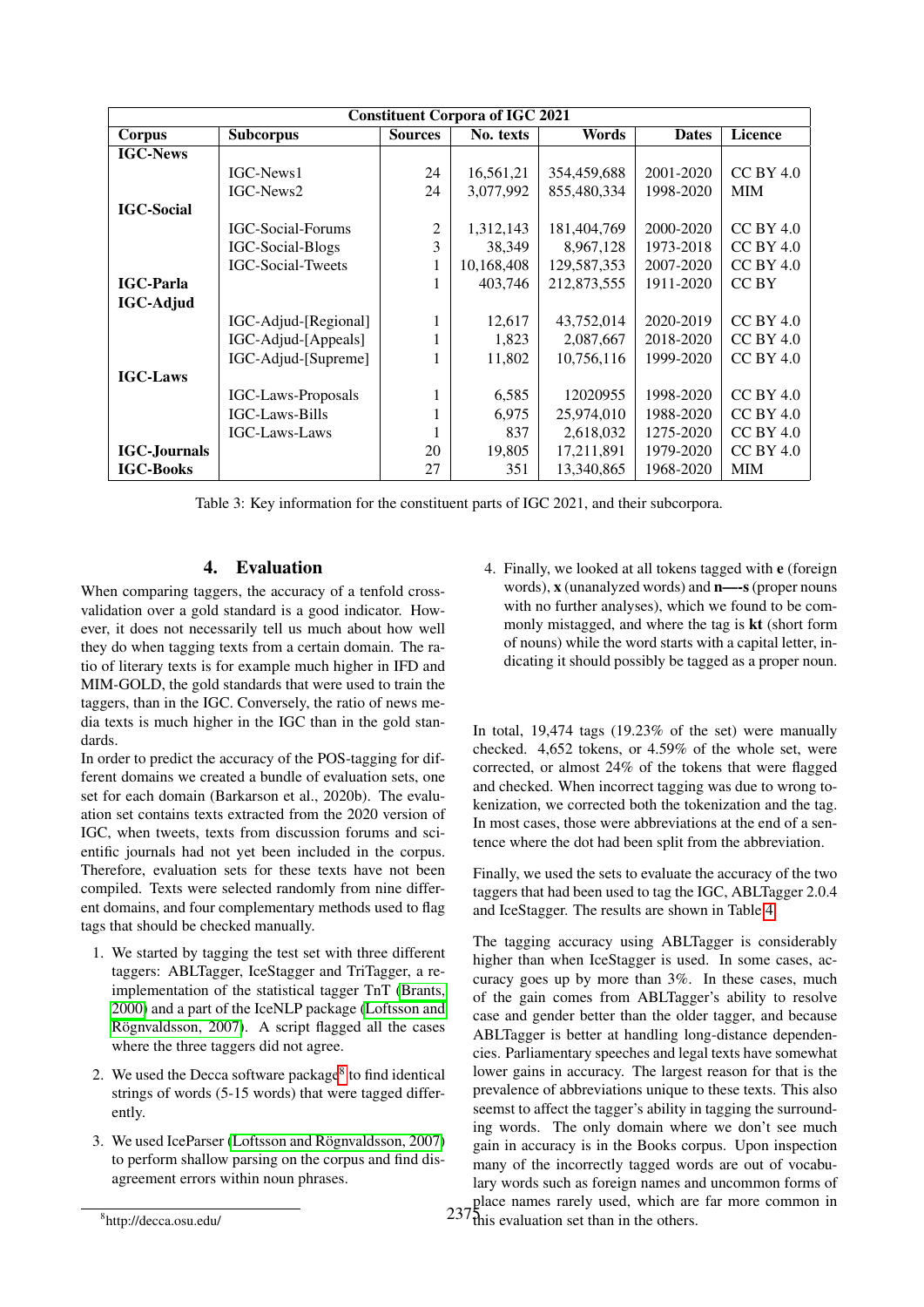| Domain                 | <b>Tokens</b> | <b>ABL</b> | <b>IceStagger</b> |
|------------------------|---------------|------------|-------------------|
| Adjudications          | 12,442        | 96.79      | 92.61             |
| <b>Books</b>           | 10,353        | 94.86      | 94.83             |
| Educational websites   | 10,772        | 95.46      | 93.88             |
| Legal texts            | 12,177        | 95.91      | 94.51             |
| <b>Blogs</b>           | 11,662        | 96.78      | 93.59             |
| Parliamentary speeches | 12,358        | 94.34      | 93.64             |
| News (web and print)   | 11,459        | 96.81      | 93.55             |
| Sports news            | 9,272         | 95.47      | 92.67             |
| TV and radio news      | 10,766        | 97.61      | 94.58             |
| <b>TOTAL</b>           | 101,261       | 96.02      | 93.60             |

<span id="page-5-0"></span>Table 4: The accuracy of ABLTagger 2.0.4 and IceStagger when used to POS-tag nine different domains from IGC.

#### 5. Examples of Usage

Since the publication of the first version of IGC in 2018, the corpus has shown itself to be a valuable resource, both for building LT tools of Icelandic as well as for linguistics research. Below a few examples of different projects that have used the corpus are listed.

- 50,000 most frequent lemmas in the IGC were used to add to the vocabulary of DMII Core [\(Bjarnadóttir et](#page-6-10) [al., 2019\)](#page-6-10)
- Texts from the the IGC were used during the crowdsourcing data collection for Icelandic speech recognition [\(Mollberg et al., 2020\)](#page-7-14)
- ALEXIA [\(Friðriksdóttir et al., 2021\)](#page-6-11), a lexicon acquisition tool designed to facilitate the compilation and expansion of lexical databases and dictionaries, used the IGC as a default corpus.
- The text from the parliamentary speeches were used when compiling ParlaMint-IS, a subcorpus of the ParlaMint project (Erjavec et al., 2021).
- Texts from the news domain in IGC were used to create a synthetic parallel corpus, by way of backtranslations, for training machine translation models (Símonarson et al., 2020).
- Texts from the corpus were parsed to create The Icelandic Contemporary Treebank (Arnardóttir et al., 2020).
- Texts from the corpus were used to train word embeddings for evaluating Icelandic versions of Multi-SimLex and IceBATS, described in [Friðriksdóttir et al.](#page-6-12) [\(2022\)](#page-6-12).
- Study of the effect of case syncretism of the acceptability of a variety of syntactic constructions. The corpus is used to find examples of constructions [\(Snorra](#page-7-15)[son, 2021;](#page-7-15) [Sigurðsson and Wood, 2021\)](#page-7-16).
- landic Research Fund, is dedicated to collecting data<br>in the IGC (Magnússon, 2019: Jónsson, 2020) • A large part of the research project "Ditransitives in Insular Scandinavian", directed by Jóhannes Gísli Jónsson and Cherlon Ussery and funded by the Icein the IGC [\(Magnússon, 2019;](#page-7-17) [Jónsson, 2020\)](#page-7-18).

## 6. Related Work

Before the publication of the IGC, the largest corpus existing for the Icelandic language was The Tagged Icelandic Corpus (MIM) [\(Helgadóttir et al., 2012\)](#page-6-8). It was released in 2013 and contained 25 million running words from various genres dating from the first decade of the 21st century.

The first Gigaword corpus was the English Gigaword (David Graff, Christopher Cieri, 2003). It was produced by the Linguistic Data Consortium (LDC) and first published in 2003, and consisted of roughly one billion words of English-language newswire texts. Since then similar corpora, i.e. collections of comprehensive amount of unannotated newswire texts, have been published by LDC in other languages, such as Chinese, Arabic, French and Spanish. A more recent initiative is the Danish Gigaword Corpus [\(Strømberg-Derczynski et al., 2021\)](#page-7-19) that unlike the aforementioned corpora covers a wide array of domains, with news texts being only about 40 million of over one billion words.

#### 7. Availability and Use

All the previous versions of the IGC as well as the eight constituent parts of IGC-2021, are available for download from the CLARIN-IS repository $9$  For other uses, such as linguistics and lexicography research, teaching or other studies, the data is available in a concordance tool run on KORP[10](#page-5-2), where the latest version as well as all previous versions are accessible for search and research. Users of the search interface can take advantage of the annotation of the texts when specifying search criteria.

The corpus texts are also available through an n-gram viewer and a word frequency database. The word frequency database<sup>[11](#page-5-3)</sup> contains word frequency statistics for both lexemes and inflected forms, computed for each subcorpus as well as on aggregate, with homographs being disambiguated using their respective lemmas and morphosyntactic tags. The n-gram viewer $^{12}$  $^{12}$  $^{12}$ , is based on NB N-gram viewer (Birkenes et al. 2015). It allows the user to chart the data by year and type of text, and shows the frequency with which any word or short phrase shows up in the IGC or any of its subcorpora. These additional services are described in more detail in [Steingrímsson et al. \(2020\)](#page-7-20).

Information on the corpus and its availability is kept up-to-date on a dedicated website<sup>[13](#page-5-5)</sup>. To aid researchers, students or developers of LT tools using the corpus, the information site also has downloads for n-grams (n up to 5). Word embedding models trained and evaluated on IceBATS (Friðriksdóttir et al., 2021) as described in [Friðriksdóttir](#page-6-12) [et al. \(2022\)](#page-6-12) are also available with accompanying metadata, FastText models (Friðriksdóttir et al., 2022a), GloVe models (Friðriksdóttir et al., 2022b) and Word2Vec models (Friðriksdóttir et al., 2022c).

<span id="page-5-1"></span><sup>9</sup><http://repository.clarin.is>

<span id="page-5-2"></span><sup>10</sup><https://malheildir.arnastofnun.is>

<span id="page-5-4"></span><span id="page-5-3"></span><sup>11</sup><https://ordtidni.arnastofnun.is>

<sup>12</sup><https://n.arnastofnun.is>

<span id="page-5-5"></span><sup>13</sup><http://igc.arnastofnun.is>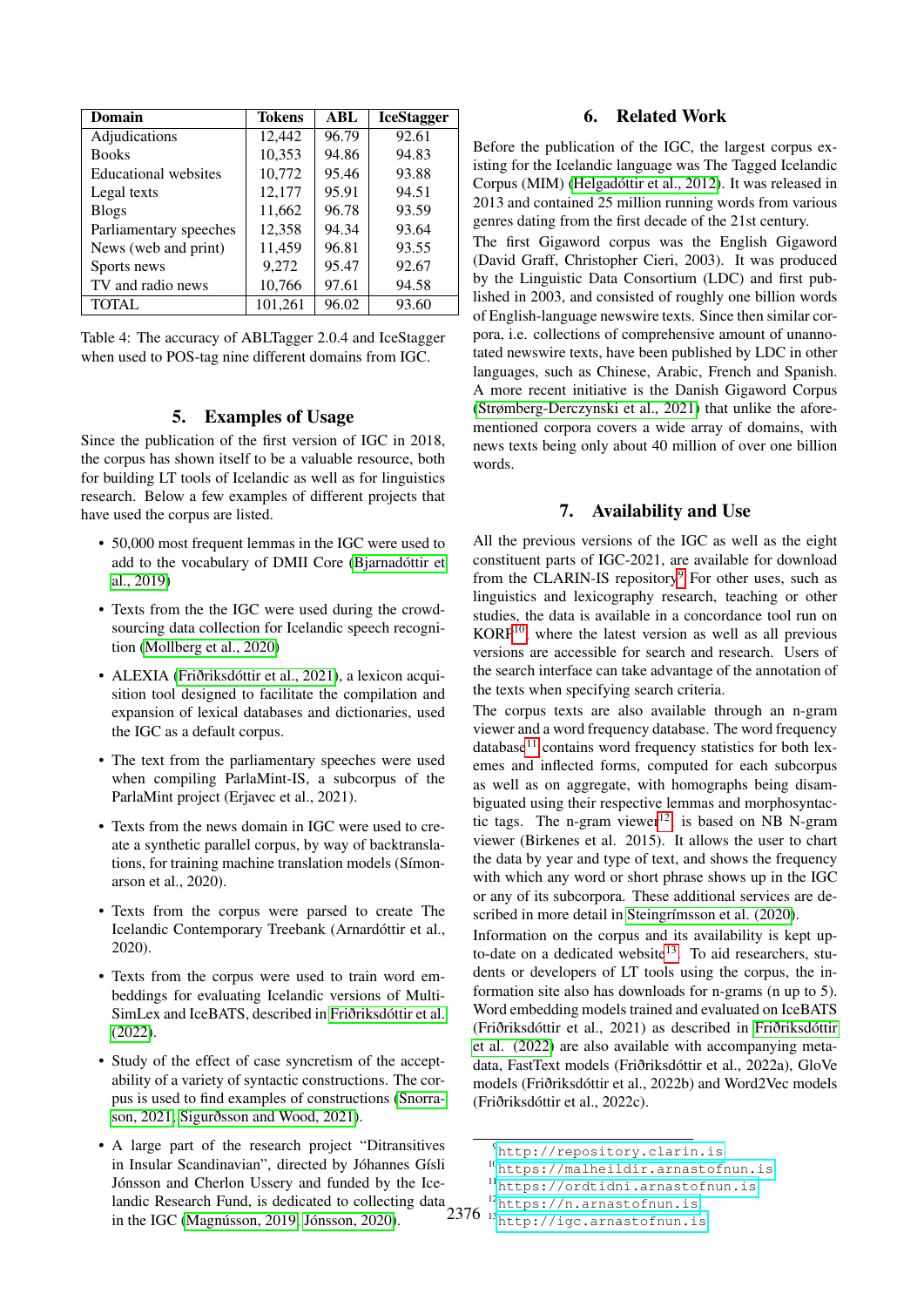## 8. Conclusion and Future Work

In the four years since the first publication of the IGC the corpus has grown from 1,259 to 1,880 million running words, almost 50%. For the next publication in 2022, another discussion forum will be added to IGC-Social, containing approximately 380 million words. Work on gathering more books for the book corpus and more journals for the journals corpus will continue for that version, as well as a new corpus with encyclopedic data will be added, containing data from the Icelandic Wikipedia and possibly other related sources. Adding the annual estimated growth of other domains, the size will likely pass 2,300 million running words in the fifth version of the corpus.

Other future plans include annotating the corpus with Universal Dependencies (UD) tags as well as named entities. Data for training automatic tools for such annotation have been made available for Icelandic, a UD treebank containing 158K words from contemporary texts are available in the Universal Dependencies project (Zeman et al., 2021) and the MIM-GOLD corpus has been manually annotated with named entities (Ingólfsdóttir et al., 2020).

As the division of the corpora into eight subcorpora, which may have different metadata and sometimes different structure of the textual data, requires more effort from the user when gathering and processing the texts, and due to the fact that the Twitter data has to be rehydrated, we aim to publish a python package that can simplify the work for the user by allowing for simple download and processing of the different subcorpora.

In the first four years, a new version of the IGC was published each year. With the end of the Icelandic language technology programme, which has funded a large part of the work on the corpus, it is probable that the growth of the IGC will slow down. The division of the IGC into eight subcorpora makes it possible to publish only one or a few of these at a time. Subcorpora in domains that grow substantially in size every year (news, parliamentary speeches, social media) are planned to be published annually, while others, like books and journals, may be published with longer intervals. If tools used for annotation do not change between years, it may also be an option to publish only additional data in some years, instead of republishing the whole corpus. As well as the latest version, all previous versions of the corpus will be available for users to download and within KORP on malheildir.arnastofnun.is.

## 9. Acknowledgements

This project was funded by the Language Technology Programme for Icelandic 2019–2023. The programme, which is managed and coordinated by Almannarómur<sup>[14](#page-6-13)</sup>, is funded by the Icelandic Ministry of Education, Science and Culture.

#### 10. Bibliographical References

<span id="page-6-7"></span>Barkarson, S. (2017). Þjálfun málfræðimarkarans stagger með nýjum gullstaðli. Master's thesis, University of Iceland.

- <span id="page-6-6"></span>Bjarnadóttir, K. (2012). The Database of Modern Icelandic Inflection. In *Proceedings of the Workshop on Language Technology for Normalisation of Less-Resourced Languages -SaLTMiL 8 – AfLaT2012*, pages 67–72. Istanbul, Turkey.
- <span id="page-6-10"></span>Bjarnadóttir, K., Hlynsdóttir, K. I., and Steingrímsson, S. (2019). DIM: The database of Icelandic morphology. In *Proceedings of the 22nd Nordic Conference on Computational Linguistics*, pages 146–154, Turku, Finland.
- <span id="page-6-4"></span>Borin, L., Forsberg, M., and Roxendal, J. (2012). Korp the corpus infrastructure of språkbanken. In *Proceedings of the Eighth International Conference on Language Resources and Evaluation (LREC'12)*, pages 474–478, Istanbul, Turkey.
- <span id="page-6-9"></span>Brants, T. (2000). TnT – a statistical part-of-speech tagger. In *Sixth Applied Natural Language Processing Conference*, pages 224–231, Seattle, Washington, USA.
- <span id="page-6-2"></span>Brown, T., Mann, B., Ryder, N., Subbiah, M., Kaplan, J. D., Dhariwal, P., Neelakantan, A., Shyam, P., Sastry, G., Askell, A., Agarwal, S., Herbert-Voss, A., Krueger, G., Henighan, T., Child, R., Ramesh, A., Ziegler, D., Wu, J., Winter, C., Hesse, C., Chen, M., Sigler, E., Litwin, M., Gray, S., Chess, B., Clark, J., Berner, C., McCandlish, S., Radford, A., Sutskever, I., and Amodei, D. (2020). Language Models are Few-Shot Learners. In *Advances in Neural Information Processing Systems*, volume 33, pages 1877–1901.
- <span id="page-6-3"></span>Devlin, J., Chang, M.-W., Lee, K., and Toutanova, K. (2019). BERT: Pre-training of Deep Bidirectional Transformers for Language Understanding. In *Proceedings of the 2019 Conference of the North American Chapter of the Association for Computational Linguistics: Human Language Technologies, Volume 1 (Long and Short Papers)*, pages 4171–4186, Minneapolis, Minnesota.
- <span id="page-6-5"></span>Evert, S. and Hardie, A. (2011). Twenty-first century Corpus Workbench: Updating a query architecture for the new millennium. In *Proceedings of Corpus Linguistics*, Birmingham, UK.
- <span id="page-6-11"></span>Friðriksdóttir, S. R., Jasonarson, A., Steingrímsson, S., and Sigurðsson, E. F. (2021). ALEXIA: A Lexicon Acquisition Tool. In *Proceedings of CLARIN Annual Conference 2021*, pages 64–67, Online.
- <span id="page-6-12"></span>Friðriksdóttir, S. R., Daníelsson, H., Steingrímsson, S., and Sigurðsson, E. F. (2022). IceBATS: An Icelandic Adaptation of the Bigger Analogy Test Set. In *Proceedings of the Thirteenth International Conference on Language Resources and Evaluation (LREC 2022)*, Marseille, France.
- <span id="page-6-0"></span>Gizatova, G. (2016). A Corpus-based Approach to Lexicography: Towards a Thesaurus of English Idioms. In *Proceedings of the 17th EURALEX International Congress*, pages 348–354, Tbilisi, Georgia.
- <span id="page-6-1"></span>Grave, E., Bojanowski, P., Gupta, P., Joulin, A., and Mikolov, T. (2018). Learning Word Vectors for 157 Languages. In *Proceedings of the Eleventh International Conference on Language Resources and Evaluation (LREC 2018)*, Miyazaki, Japan.

<span id="page-6-8"></span>2377 Helgadóttir, S., Ásta Svavarsdóttir, Rögnvaldsson, E., Bjarnadóttir, K., and Loftsson, H. (2012). The Tagged

<span id="page-6-13"></span><sup>14</sup><https://almannaromur.is/>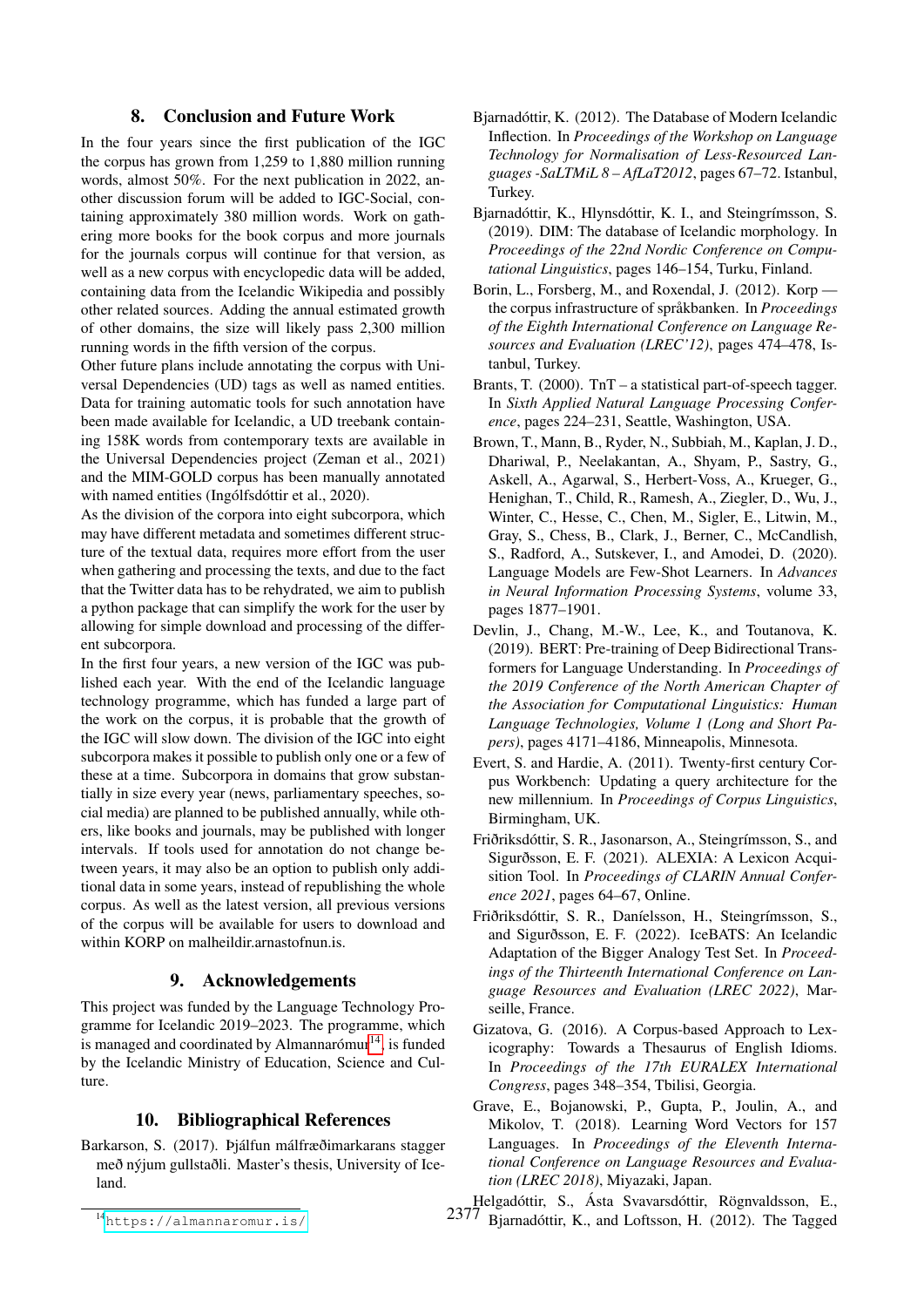Icelandic Corpus (MÍM). In *Proceedings of the Workshop on Language Technology for Normalisation of Less-Resourced Languages -SaLTMiL 8 – AfLaT2012*, pages 67–72, Istanbul, Turkey.

- <span id="page-7-12"></span>Ingólfsdóttir, S. L., Loftsson, H., Daðason, J. F., and Bjarnadóttir, K. (2019). Nefnir: A high accuracy lemmatizer for Icelandic. In *Proceedings of the 22nd Nordic Conference on Computational Linguistics*, pages 310– 315, Turku, Finland.
- <span id="page-7-0"></span>Iomdin, B., Piperski, A., and Somin, A. (2013). Linguistic Problems Based on Text Corpora. In *Proceedings of the Fourth Workshop on Teaching NLP and CL*, pages 9–17, Sofia, Bulgaria.
- <span id="page-7-2"></span>Jónsdóttir, H. and Úlfarsdóttir, Þ. (2020). Omdannelsen af en flersproget til en monolingval ordbog. *Nordiske Studier i Leksikografi*, (15).
- <span id="page-7-18"></span>Jónsson, J. G. (2020). Object inversion in Icelandic and the Risamálheild Corpus. In Kristin Hagen, et al., editors, *Bauta: Janne Bondi Johannessen in memoriam.* Oslo Studies in Language 11(2), pages 189–199.
- <span id="page-7-4"></span>Jungmaier, J., Kassner, N., and Roth, B. (2020). Dirichletsmoothed word embeddings for low-resource settings. In *Proceedings of the 12th Language Resources and Evaluation Conference*, pages 3560–3565, Marseille, France.
- <span id="page-7-13"></span>Loftsson, H. and Rögnvaldsson, E. (2007). IceParser: An Incremental Finite-State Parser for Icelandic. In *Proceedings of the 16th Nordic Conference of Computational Linguistics (NODALIDA 2007)*, pages 128–135, Tartu, Estonia.
- <span id="page-7-9"></span>Loftsson, H. and Rögnvaldsson, E. (2007). IceNLP: A Natural Language Processing Toolkit for Icelandic. In *Proceedings of InterSpeech 2007, Special session: "Speech and language technology for less-resourced languages"*, Antwerp, Belgium.
- <span id="page-7-10"></span>Loftsson, H. and Östling, R. (2013). Tagging a Morphologically Complex Language Using an Averaged Perceptron Tagger: The Case of Icelandic. In *Proceedings of the 19th Nordic conference of computational linguistics (NODALIDA-2013), NEALT Proceedings Series 16*, Oslo, Norway.
- <span id="page-7-17"></span>Magnússon, B. (2019). Ég gaf ambáttina konunginum. Umröðun tveggja andlaga í íslensku. BA thesis, University of Iceland.
- <span id="page-7-6"></span>Martin, L., Muller, B., Ortiz Suárez, P. J., Dupont, Y., Romary, L., de la Clergerie, É., Seddah, D., and Sagot, B. (2020). CamemBERT: a Tasty French Language Model. In *Proceedings of the 58th Annual Meeting of the Association for Computational Linguistics*, pages 7203–7219, Online.
- <span id="page-7-3"></span>Mikolov, T., Yih, W.-t., and Zweig, G. (2013). Linguistic Regularities in Continuous Space Word Representations. In *Proceedings of the 2013 Conference of the North American Chapter of the Association for Computational Linguistics: Human Language Technologies*, pages 746–751, Atlanta, Georgia.
- <span id="page-7-14"></span>2378 (2020). Samrómur: Crowd-sourcing Data Collection for Strømberg-Derczynski, L., Ciosici, M., Baglini, R., Chris-Mollberg, D. E., Jónsson, Ó. H., Þorsteinsdóttir, S., Steingrímsson, S., Magnúsdóttir, E. H., and Gudnason, J.

Icelandic Speech Recognition. In *Proceedings of the 12th Language Resources and Evaluation Conference*, pages 3463–3467, Marseille, France.

- <span id="page-7-7"></span>Nikulásdóttir, A., Guðnason, J., Ingason, A. K., Loftsson, H., Rögnvaldsson, E., Sigurðsson, E. F., and Steingrímsson, S. (2020). Language Technology Programme for Icelandic 2019-2023. In *Proceedings of the 12th Language Resources and Evaluation Conference*, pages 3414–3422, Marseille, France.
- <span id="page-7-5"></span>Rae, J. W., Borgeaud, S., Cai, T., Millican, K., Hoffmann, J., Song, F., Aslanides, J., Henderson, S., Ring, R., Young, S., Rutherford, E., Hennigan, T., Menick, J., Cassirer, A., Powell, R., van den Driessche, G., Hendricks, L. A., Rauh, M., Huang, P.-S., Glaese, A., Welbl, J., Dathathri, S., Huang, S., Uesato, J., Mellor, J. F. J., Higgins, I., Creswell, A., McAleese, N., Wu, A., Elsen, E., Jayakumar, S. M., Buchatskaya, E., Budden, D., Sutherland, E., Simonyan, K., Paganini, M., Sifre, L., Martens, L., Li, X. L., Kuncoro, A., Nematzadeh, A., Gribovskaya, E., Donato, D., Lazaridou, A., Mensch, A., Lespiau, J.-B., Tsimpoukelli, M., Grigorev, N. K., Fritz, D., Sottiaux, T., Pajarskas, M., Pohlen, T., Gong, Z., Toyama, D., de Masson d'Autume, C., Li, Y., Terzi, T., Mikulik, V., Babuschkin, I., Clark, A., de Las Casas, D., Guy, A., Jones, C., Bradbury, J., Johnson, M. G., Hechtman, B. A., Weidinger, L., Gabriel, I., Isaac, W. S., Lockhart, E., Osindero, S., Rimell, L., Dyer, C., Vinyals, O., Ayoub, K. W., Stanway, J., Bennett, L. L., Hassabis, D., Kavukcuoglu, K., and Irving, G. (2021). Scaling Language Models: Methods, Analysis & Insights from Training Gopher. *ArXiv*, abs/2112.11446.
- <span id="page-7-16"></span>Sigurðsson, E. F. and Wood, J. (2021). Icelandic Case Syncretism and the Syntax-Morphology Interface. *Working Papers in Scandinavian Syntax*, 105:18–44.
- <span id="page-7-1"></span>Sinclair, J. (1987). *Looking Up: An Account of the COBUILD Project in Lexical Computing and the Development of the Collins COBUILD English Language Dictionary*. Collins ELT.
- <span id="page-7-15"></span>Snorrason, O. (2021). Samfall og misræmi í þolmynd: Áhrif samfalls á fall- og samræmiskröfur í íslenskri þolmynd. Master's thesis, University of Iceland.
- <span id="page-7-8"></span>Steingrímsson, S., Helgadóttir, S., Rögnvaldsson, E., Barkarson, S., and Guðnason, J. (2018). Risamálheild: A Very Large Icelandic Text Corpus. In *Proceedings of the Eleventh International Conference on Language Resources and Evaluation (LREC 2018)*, pages 4361–4366, Miyazaki, Japan.
- <span id="page-7-11"></span>Steingrímsson, S., Kárason, Ö., and Loftsson, H. (2019). Augmenting a BiLSTM tagger with a morphological lexicon and a lexical category identification step. In *Proceedings of the International Conference on Recent Advances in Natural Language Processing (RANLP 2019)*, pages 1161–1168, Varna, Bulgaria.
- <span id="page-7-20"></span>Steingrímsson, S., Barkarson, S., and Örnólfsson, G. T. (2020). Facilitating Corpus Usage: Making Icelandic Corpora More Accessible for Researchers and Language Users. In *Proceedings of the 12th Language Resources and Evaluation Conference*, pages 3399–3405, Marseille, France.

<span id="page-7-19"></span>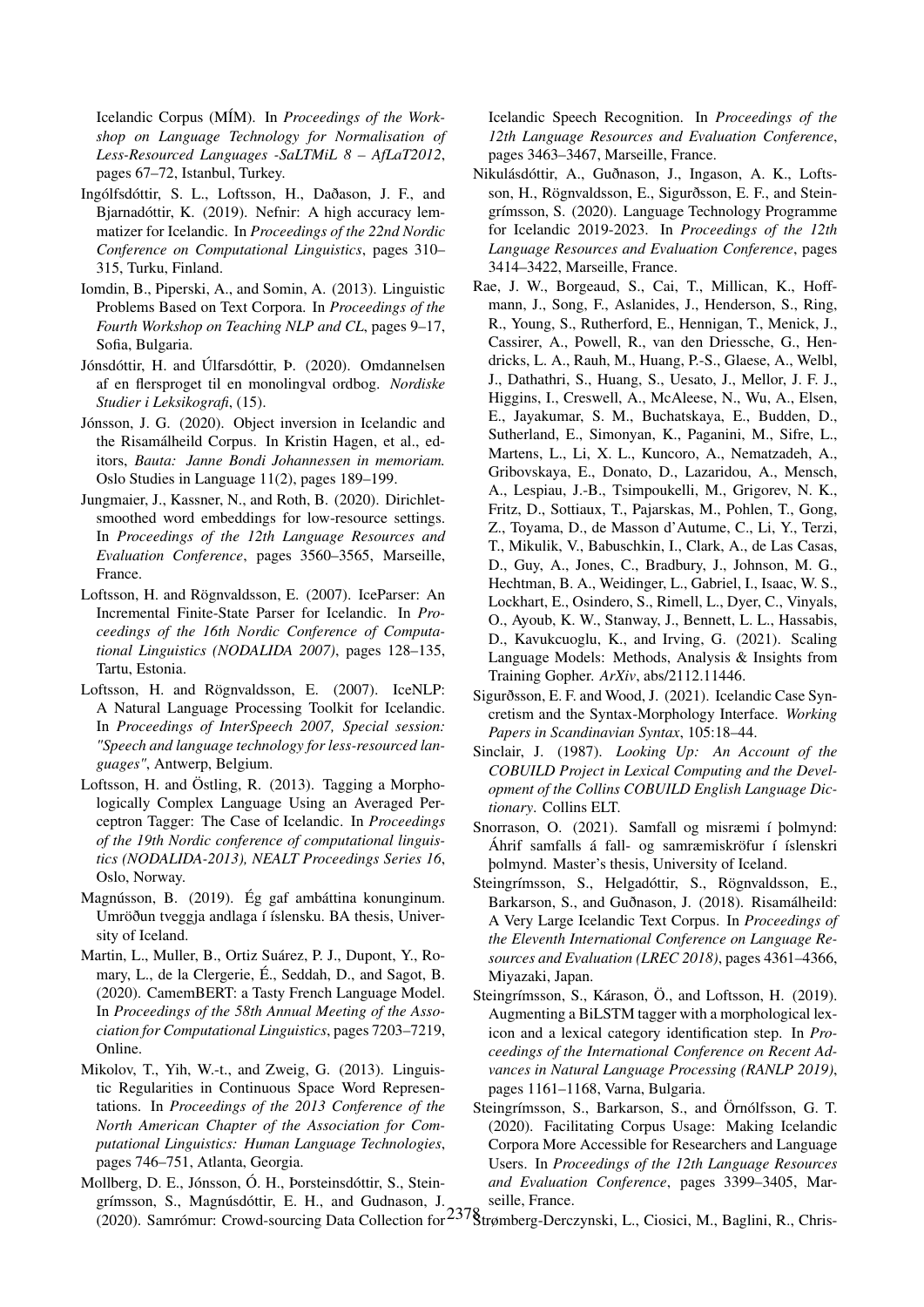tiansen, M. H., Dalsgaard, J. A., Fusaroli, R., Henrichsen, P. J., Hvingelby, R., Kirkedal, A., Kjeldsen, A. S., Ladefoged, C., Nielsen, F. Å., Madsen, J., Petersen, M. L., Rystrøm, J. H., and Varab, D. (2021). The Danish Gigaword corpus. In *Proceedings of the 23rd Nordic Conference on Computational Linguistics (NoDaLiDa)*, pages 413–421, Reykjavik, Iceland (Online).

#### 11. Language Resource References

- Arnardóttir, Þórunn and Ingason, Anton Karl and Steingrímsson, Steinþór and Helgadóttir, Sigrún and Rögnvaldsson, Eiríkur and Barkarson, Starkaður and Guðnason, Jón. (2020). *The Icelandic Contemporary Treebank (IceConTree)*.
- Barkarson, Starkaður and Steingrímsson, Steinþór. (2021a). *IGC-News1-21.05 (The Icelandic Gigaword Corpus: News 1)*.
- Barkarson, Starkaður and Steingrímsson, Steinþór. (2021b). *IGC-News2-21.05 (The Icelandic Gigaword Corpus: News 2)*.
- Barkarson, Starkaður and Steingrímsson, Steinþór. (2021c). *IGC-Parla-21.05 (The Icelandic Gigaword Corpus: Parliamentary speeches)*.
- Barkarson, Starkaður and Sigurðsson, Einar Freyr and Rögnvaldsson, Eiríkur and Hafsteinsdóttir, Hildur and Loftsson, Hrafn and Steingrímsson, Steinþór and Andrésdóttir, Þórdís Dröfn. (2020a). *MIM-GOLD 20.05*.
- Barkarson, Starkaður and Steingrímsson, Steinþór and Andrésdóttir, Þórdís Dröfn and Hafsteinsdóttir, Hildur. (2020b). *IGC - evaluation set 20.09*.
- Barkarson, Starkaður and Steingrímsson, Steinþór and Daníelsson, Hjalti. (2021a). *IGC-Social-21.10 (The Icelandic Gigaword Corpus - Social media)*.
- Barkarson, Starkaður and Steingrímsson, Steinþór and Hafsteinsdóttir, Hildur and Andrésdóttir, Þórdís Dröfn and Eiríksdóttir, Inga Guðrún and Magnússon, Bolli. (2021b). *IGC-Journals-21.12 (The Icelandic Gigaword Corpus - scholarly and scientific journals)*.
- Barkarson, Starkaður and Steingrímsson, Steinþór and Hafsteinsdóttir, Hildur and Ingimundarson, Finnur. (2021c). *IGC-Books-21.10*.
- David Graff, Christopher Cieri. (2003). *English Gigaword LDC2003T05*. Philadelphia: Linguistic Data Consortium.
- dienė, Monika and Krilavičius, Tomas and Morkevičius, 2379 Erjavec, Tomaž and Ogrodniczuk, Maciej and Osenova, Petya and Ljubešić, Nikola and Simov, Kiril and Grigorova, Vladislava and Rudolf, Michał and Pančur, Andrej and Kopp, Matyáš and Barkarson, Starkaður and Steingrímsson, Steinþór and van der Pol, Henk and Depoorter, Griet and de Does, Jesse and Jongejan, Bart and Haltrup Hansen, Dorte and Navarretta, Costanza and Calzada Pérez, María and de Macedo, Luciana D. and van Heusden, Ruben and Marx, Maarten and Çöltekin, Çağrı and Coole, Matthew and Agnoloni, Tommaso and Frontini, Francesca and Montemagni, Simonetta and Quochi, Valeria and Venturi, Giulia and Ruisi, Manuela and Marchetti, Carlo and Battistoni, Roberto and Sebők, Miklós and Ring, Orsolya and Dargis, Roberts and Utka, Andrius and Petkevičius, Mindaugas and Brie-

Vaidas and Diwersy, Sascha and Luxardo, Giancarlo and Rayson, Paul. (2021). *Multilingual comparable corpora of parliamentary debates ParlaMint 2.1*.

- Friðriksdóttir, Steinunn Rut and Daníelsson, Hjalti and Steingrímsson, Steinþór. (2021). *IceBATS – The Icelandic Bigger Analogy Test Set.* CLARIN-IS, http://hdl.handle.net/20.500.12537/120.
- Friðriksdóttir, Steinunn Rut and Daníelsson, Hjalti and Steingrímsson, Steinþór. (2022a). *Word Embeddings - FastText optimized for IceBATS 22.04.* CLARIN-IS, http://hdl.handle.net/20.500.12537/211.
- Friðriksdóttir, Steinunn Rut and Daníelsson, Hjalti and Steingrímsson, Steinþór. (2022b). *Word Embeddings - GloVe optimized for IceBATS 22.04.* CLARIN-IS, http://hdl.handle.net/20.500.12537/210.
- Friðriksdóttir, Steinunn Rut and Daníelsson, Hjalti and Steingrímsson, Steinþór. (2022c). *Word Embeddings - Word2Vec optimized for IceBATS 22.04.* CLARIN-IS, http://hdl.handle.net/20.500.12537/209.
- Helgadóttir, Sigrún and Barkarson, Starkaður and Hafsteinsdóttir, Hildur and Andrésdóttir, Þórdís Dröfn. (2020). *Icelandic Frequency Dictionary 2020.05 - training/testing sets*.
- Helgadóttir, Sigrún. (2018). *Icelandic Frequency Dictionary 2018.10 - training/testing sets*.
- Ingólfsdóttir, Svanhvít Lilja and Guðjónsson, Ásmundur Alma and Loftsson, Hrafn. (2020). *MIM-GOLD-NER – named entity recognition corpus (2021-09-29)*.
- Loftsson, Hrafn and Yngvason, Jökull H. and Helgadóttir, Sigrún and Rögnvaldsson, Eiríkur and Barkarson, Starkaður. (2018). *MIM-GOLD 1.0*.
- Símonarson, Haukur Barri and Snæbjarnarson, Vésteinn and Þorsteinsson, Vilhjálmur. (2020). *En-Is Synthetic Parallel Corpus*.
- Steingrímsson, Steinþór and Barkarson, Starkaður. (2021). *IGC-Adjud-21.05 (The Icelandic Gigaword Corpus: Adjudications)*.
- Zeman, Daniel and Nivre, Joakim and Abrams, Mitchell and Ackermann, Elia and Aepli, Noëmi and Aghaei, Hamid and Agić, Željko and Ahmadi, Amir and Ahrenberg, Lars and Ajede, Chika Kennedy and Aleksandravičiūtė, Gabrielė and Alfina, Ika and Antonsen, Lene and Aplonova, Katya and Aquino, Angelina and Aragon, Carolina and Aranzabe, Maria Jesus and Arıcan, Bilge Nas and Arnardóttir, Hórunn and Arutie, Gashaw and Arwidarasti, Jessica Naraiswari and Asahara, Masayuki and Aslan, Deniz Baran and Ateyah, Luma and Atmaca, Furkan and Attia, Mohammed and Atutxa, Aitziber and Augustinus, Liesbeth and Badmaeva, Elena and Balasubramani, Keerthana and Ballesteros, Miguel and Banerjee, Esha and Bank, Sebastian and Barbu Mititelu, Verginica and Barkarson, Starkaður and Basile, Rodolfo and Basmov, Victoria and Batchelor, Colin and Bauer, John and Bedir, Seyyit Talha and Bengoetxea, Kepa and Berk, Gözde and Berzak, Yevgeni and Bhat, Irshad Ahmad and Bhat, Riyaz Ahmad and Biagetti, Erica and Bick, Eckhard and Bielinskiene, Agne and Bjarnadóttir, Kristín and Blokland, Rogier and Bobicev, Victoria and Boizou, Loïc and Borges Völker, Emanuel and Börstell,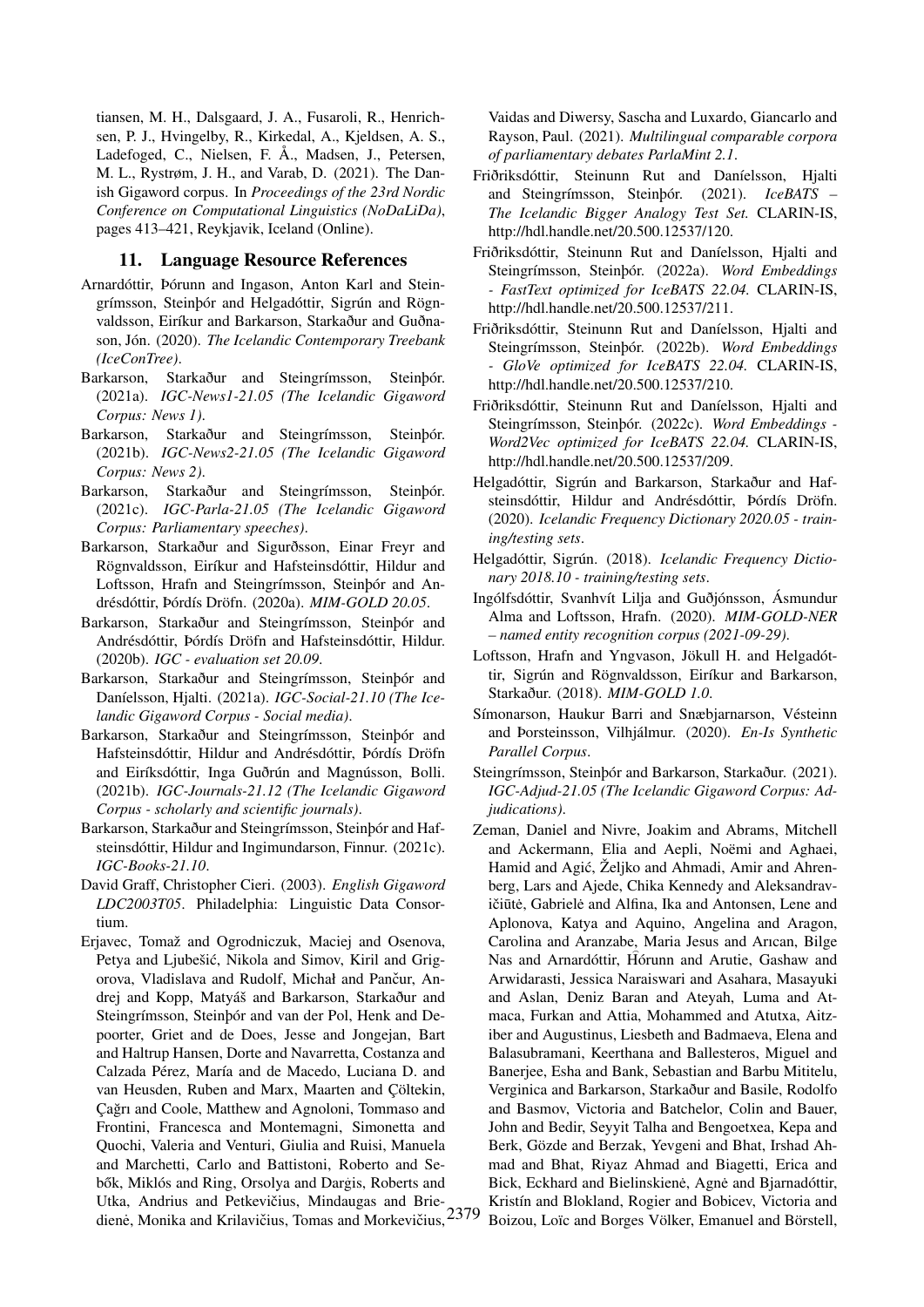Carl and Bosco, Cristina and Bouma, Gosse and Bowman, Sam and Boyd, Adriane and Braggaar, Anouck and Brokaitė, Kristina and Burchardt, Aljoscha and Candito, Marie and Caron, Bernard and Caron, Gauthier and Cassidy, Lauren and Cavalcanti, Tatiana and Cebiroğlu Eryiğit, Gülşen and Cecchini, Flavio Massimiliano and Celano, Giuseppe G. A. and Céplö, Slavomír and Cesur, Neslihan and Cetin, Savas and Cetinoğlu, Özlem and Chalub, Fabricio and Chauhan, Shweta and Chi, Ethan and Chika, Taishi and Cho, Yongseok and Choi, Jinho and Chun, Jayeol and Chung, Juyeon and Cignarella, Alessandra T. and Cinková, Silvie and Collomb, Aurélie and Çöltekin, Çağrı and Connor, Miriam and Courtin, Marine and Cristescu, Mihaela and Daniel, Philemon and Davidson, Elizabeth and de Marneffe, Marie-Catherine and de Paiva, Valeria and Derin, Mehmet Oguz and de Souza, Elvis and Diaz de Ilarraza, Arantza and Dickerson, Carly and Dinakaramani, Arawinda and Di Nuovo, Elisa and Dione, Bamba and Dirix, Peter and Dobrovoljc, Kaja and Dozat, Timothy and Droganova, Kira and Dwivedi, Puneet and Eckhoff, Hanne and Eiche, Sandra and Eli, Marhaba and Elkahky, Ali and Ephrem, Binyam and Erina, Olga and Eriavec, Tomaž and Etienne. Aline and Evelyn. Wograine and Facundes, Sidney and Farkas, Richárd and Ferdaousi, Jannatul and Fernanda, Marília and Fernandez Alcalde, Hector and Foster, Jennifer and Freitas, Cláudia and Fujita, Kazunori and Gajdošová, Katarína and Galbraith, Daniel and Garcia, Marcos and Gärdenfors, Moa and Garza, Sebastian and Gerardi, Fabrício Ferraz and Gerdes, Kim and Ginter, Filip and Godoy, Gustavo and Goenaga, Iakes and Gojenola, Koldo and Gökırmak, Memduh and Goldberg, Yoav and Gómez Guinovart, Xavier and González Saavedra, Berta and Griciūtė, Bernadeta and Grioni, Matias and Grobol, Loïc and Grūzītis, Normunds and Guillaume, Bruno and Guillot-Barbance, Céline and Güngör, Tunga and Habash, Nizar and Hafsteinsson, Hinrik and Hajič, Jan and Hajič jr., Jan and Hämäläinen, Mika and Hà Mỹ, Linh and Han, Na-Rae and Hanifmuti, Muhammad Yudistira and Hardwick, Sam and Harris, Kim and Haug, Dag and Heinecke, Johannes and Hellwig, Oliver and Hennig, Felix and Hladká, Barbora and Hlaváčová, Jaroslava and Hociung, Florinel and Hohle, Petter and Huber, Eva and Hwang, Jena and Ikeda, Takumi and Ingason, Anton Karl and Ion, Radu and Irimia, Elena and Ishola, Olájídé and Ito, Kaoru and Jannat, Siratun and Jelínek, Tomáš and Jha, Apoorva and Johannsen, Anders and Jónsdóttir, Hildur and Jørgensen, Fredrik and Juutinen, Markus and K, Sarveswaran and Kaşıkara, Hüner and Kaasen, Andre and Kabaeva, Nadezhda and Kahane, Sylvain and Kanayama, Hiroshi and Kanerva, Jenna and Kara, Neslihan and Katz, Boris and Kayadelen, Tolga and Kenney, Jessica and Kettnerová, Václava and Kirchner, Jesse and Klementieva, Elena and Klyachko, Elena and Köhn, Arne and Köksal, Abdullatif and Kopacewicz, Kamil and Korkiakangas, Timo and Köse, Mehmet and Kotsyba, Natalia and Kovalevskaitė, Jolanta and Krek, Simon and Krishnamurthy, Parameswari and Kübler, Sandra and Kuyrukçu, Oğuzhan and Kuzgun, Aslı and

cia and Lambertino, Lorenzo and Lando, Tatiana and Larasati, Septina Dian and Lavrentiev, Alexei and Lee, John and Lê Hồng, Phuong and Lenci, Alessandro and Lertpradit, Saran and Leung, Herman and Levina, Maria and Li, Cheuk Ying and Li, Josie and Li, Keying and Li, Yuan and Lim, KyungTae and Lima Padovani, Bruna and Lindén, Krister and Ljubešić, Nikola and Loginova, Olga and Lusito, Stefano and Luthfi, Andry and Luukko, Mikko and Lyashevskaya, Olga and Lynn, Teresa and Macketanz, Vivien and Mahamdi, Menel and Maillard, Jean and Makazhanov, Aibek and Mandl, Michael and Manning, Christopher and Manurung, Ruli and Marsan, Büşra and Mărănduc, Cătălina and Mareček, David and Marheinecke, Katrin and Martínez Alonso, Héctor and Martín-Rodríguez, Lorena and Martins, André and Mašek, Jan and Matsuda, Hiroshi and Matsumoto, Yuji and Mazzei, Alessandro and McDonald, Ryan and McGuinness, Sarah and Mendonça, Gustavo and Merzhevich, Tatiana and Miekka, Niko and Mischenkova, Karina and Misirpashaveva, Margarita and Missilä, Anna and Mititelu, Cătălin and Mitrofan, Maria and Miyao, Yusuke and Mojiri Foroushani, AmirHossein and Molnár, Judit and Moloodi, Amirsaeid and Montemagni, Simonetta and More, Amir and Moreno Romero. Laura and Moretti, Giovanni and Mori, Keiko Sophie and Mori, Shinsuke and Morioka, Tomohiko and Moro, Shigeki and Mortensen, Bjartur and Moskalevskyi, Bohdan and Muischnek, Kadri and Munro, Robert and Murawaki, Yugo and Müürisep, Kaili and Nainwani, Pinkey and Nakhlé, Mariam and Navarro Horñiacek, Juan Ignacio and Nedoluzhko, Anna and Nešpore-Bērzkalne, Gunta and Nevaci, Manuela and Nguyễn Thị, Luong and Nguyễn Thị Minh, Huyền and Nikaido, Yoshihiro and Nikolaev, Vitaly and Nitisaroj, Rattima and Nourian, Alireza and Nurmi, Hanna and Ojala, Stina and Ojha, Atul Kr. and Olúókun, Adéday' and Omura, Mai and Onwuegbuzia, Emeka and Osenova, Petya and Östling, Robert and Øvrelid, Lilja and Özateş, Şaziye Betül and Özçelik, Merve and Özgür, Arzucan and Öztürk Başaran, Balkız and Park, Hyunji Hayley and Partanen, Niko and Pascual, Elena and Passarotti, Marco and Patejuk, Agnieszka and Paulino-Passos, Guilherme and Peljak-Łapińska, Angelika and Peng, Siyao and Perez, Cenel-Augusto and Perkova, Natalia and Perrier, Guy and Petrov, Slav and Petrova, Daria and Phelan, Jason and Piitulainen, Jussi and Pirinen, Tommi A and Pitler, Emily and Plank, Barbara and Poibeau, Thierry and Ponomareva, Larisa and Popel, Martin and Pretkalnina, Lauma and Prévost, Sophie and Prokopidis, Prokopis and Przepiórkowski, Adam and Puolakainen, Tiina and Pyysalo, Sampo and Oi, Peng and Rääbis, Andriela and Rademaker, Alexandre and Rahoman, Mizanur and Rama, Taraka and Ramasamy, Loganathan and Ramisch, Carlos and Rashel, Fam and Rasooli, Mohammad Sadegh and Ravishankar, Vinit and Real, Livy and Rebeja, Petru and Reddy, Siva and Regnault, Mathilde and Rehm, Georg and Riabov, Ivan and Rießler, Michael and Rimkutė, Erika and Rinaldi, Larissa and Rituma, Laura and Rizqiyah, Putri and Rocha, Luisa and Rögn-Kwak, Sookyoung and Laippala, Veronika and Lam, Lu-2380 valdsson, Eiríkur and Romanenko, Mykhailo and Rosa,